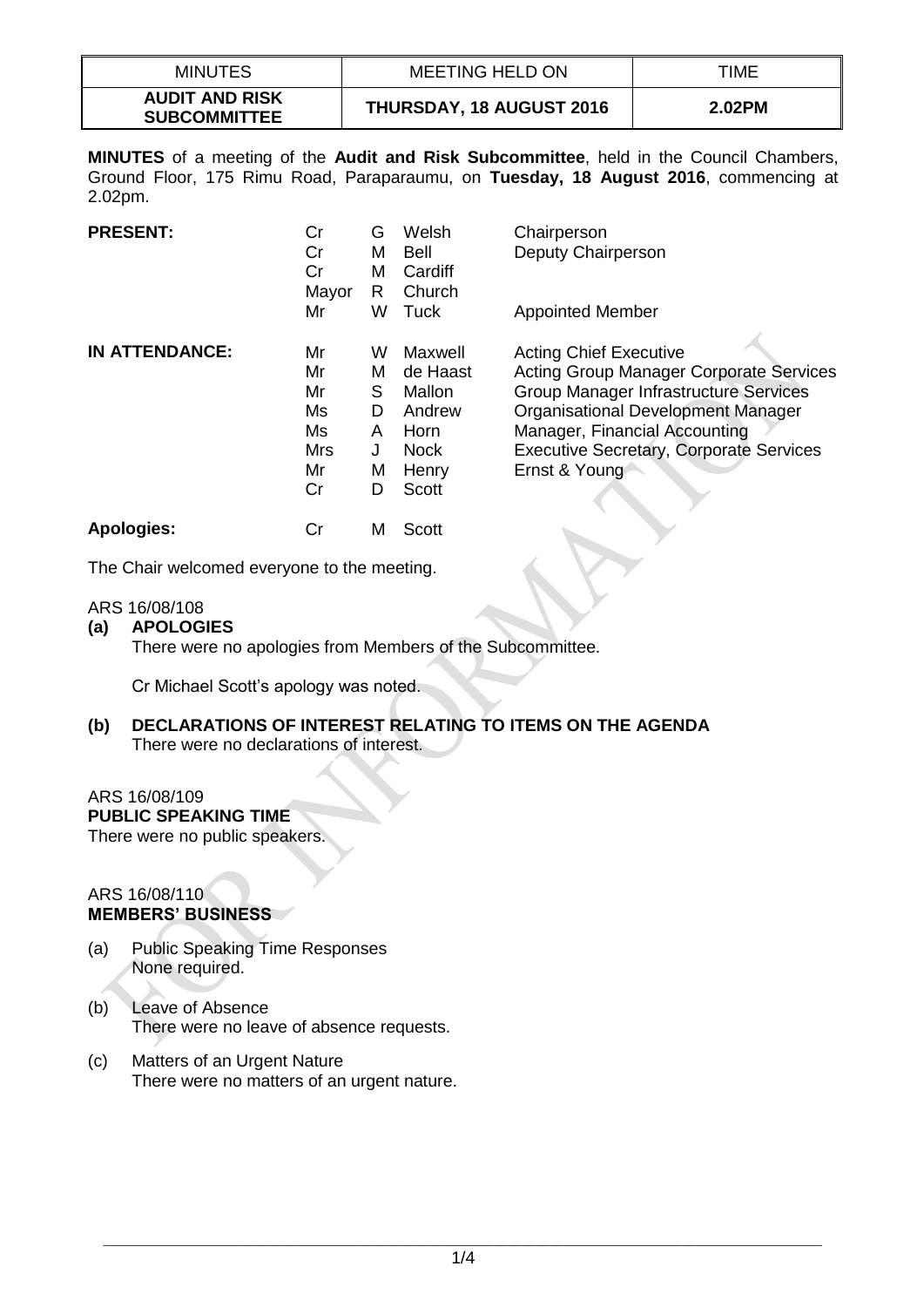| <b>MINUTES</b>                               | <b>MEETING HELD ON</b>          | TIME   |
|----------------------------------------------|---------------------------------|--------|
| <b>AUDIT AND RISK</b><br><b>SUBCOMMITTEE</b> | <b>THURSDAY, 18 AUGUST 2016</b> | 2.02PM |

#### ARS 16/08/111

# **HEALTH AND SAFETY REPORT (CE-16-1976)**

Dianne Andrew, Organisational Development Manager spoke to the report and responded to Members' questions.

#### **MOVED (Bell/Cardiff)**

**That the Audit and Risk Subcommittee notes the Health and Safety Annual Report, including references to the April-June Quarterly Report information as included as Appendix 1 to Report CE-16-1976.**

## **CARRIED**

## ARS 16/08/112 **LEADERSHIP CHARTER AND HEALTH AND SAFETY PLAN (CE-16-1982)**

Ms Andrew spoke to the report and responded to Members' questions.

Members recommended a few word changes within the Plan and these would be actioned.

It was clarified there were no legal implications in the report because it was within the current legislative framework.

#### **MOVED (Welsh/Mayor)**

**That the Audit & Risk Subcommittee recommends to Council that Council adopts the Leadership Charter and Health and Safety Plan 2016-2018.**

#### **CARRIED**

## ARS 16/08/113 **PROGRESS UPDATE OF INLAND REVENUE COMPLIANCE REVIEW (Corp-16-1965)**

Mark de Haast, Acting Group Manager Corporate Services and Anelise Horn, Manager, Financial Accounting spoke to the report and responded to Members' questions.

The Chair, on behalf of the Subcommittee, gave thanks and congratulations to all involved for a positive outcome.

## **MOVED (Bell/Tuck)**

**The Audit and Risk Subcommittee notes that the Inland Revenue Department has completed their review of Council's risk review questionnaire and has found that no further investigation/audit is required.**

**The Audit and Risk Subcommittee notes that regular progress reports on implementing the tax compliance recommendations will be provided.**

**CARRIED**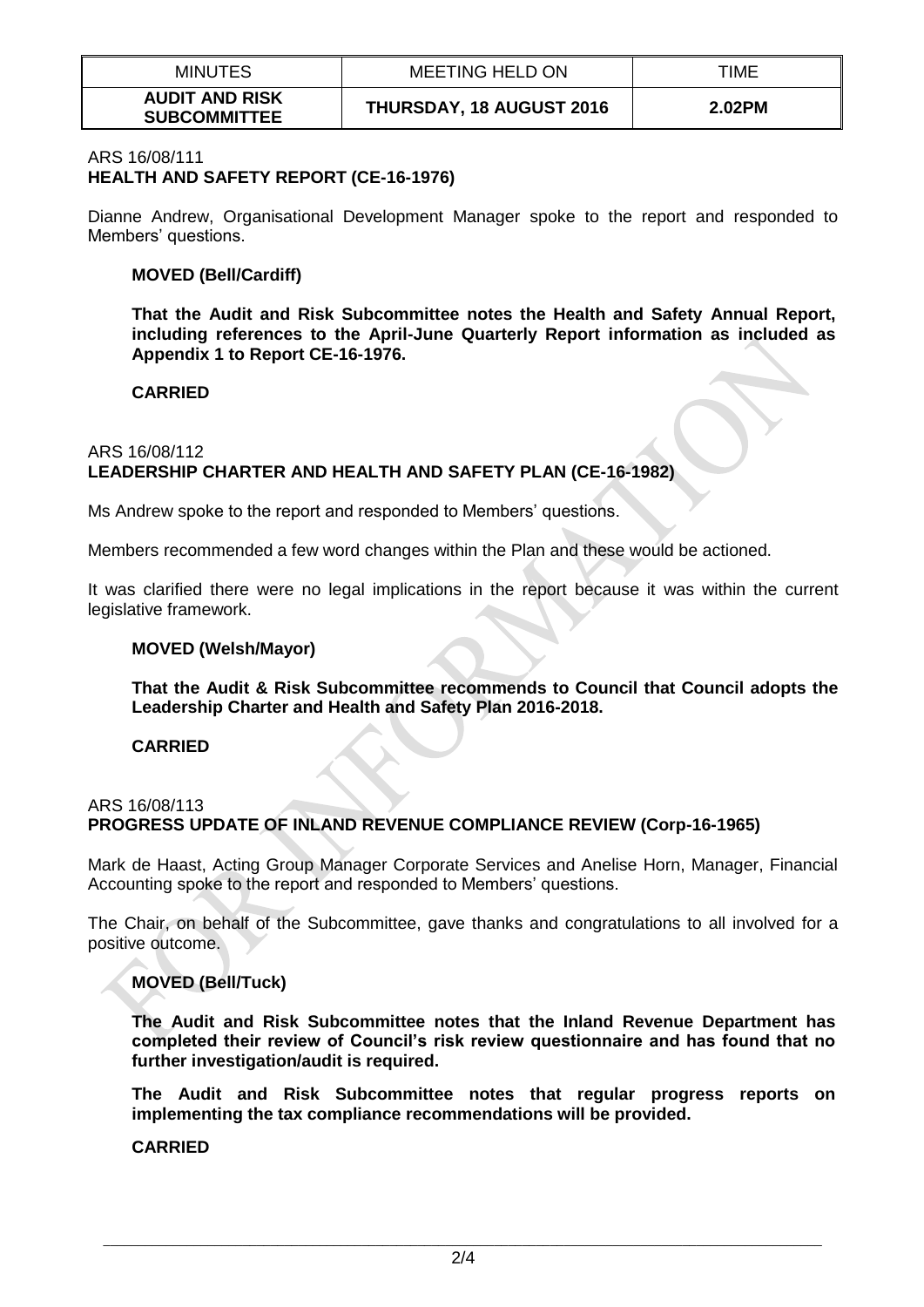| <b>MINUTES</b>                               | <b>MEETING HELD ON</b>          | TIME   |
|----------------------------------------------|---------------------------------|--------|
| <b>AUDIT AND RISK</b><br><b>SUBCOMMITTEE</b> | <b>THURSDAY, 18 AUGUST 2016</b> | 2.02PM |

## ARS 16/08/114 **REGULAR PROGRESS UPDATE ON 2014/15 KEY AUDIT FINDINGS (Corp-16-1966)**

Mr de Haast spoke to the report and responded to Members' questions.

Members were concerned on the possibility of 'hacking' of the radio network used by Council's Treatment Plant and requested a brief report on the possible high/low risks of its security system.

The Subcommittee requested a detailed report back on KPI reporting and IT security. This was to include project scope, timetable and target completion dates.

## **MOVED (Bell/Mayor)**

**That the Audit & Risk Subcommittee notes the progress made against the action plans developed to remedy the control findings arising from the 2015 audit, as set out in Appendix 1 of report Corp-16-1966.**

**That the Audit & Risk Subcommittee notes the progress made to address the Information Technology General Control issues raised by Audit, as set out in Appendix 2 of report Corp-16-1966.** 

## **CARRIED**

*Cr D Scott arrived at the meeting at 2.50pm.*

## ARS 16/08/115 **DRAFT FINANCIAL STATEMENTS FOR THE YEAR ENDED 30 JUNE 2016 (Corp-16-1967)**

Mr de Haast and Marcus Henry, Ernst & Young, spoke to the report and responded to Members' questions.

#### **MOVED (Bell/Mayor)**

**That the Audit and Risk Subcommittee note:**

**the draft 2015/16 statutory financial statements will be reviewed by Ernst & Young and that their comments and recommendations will be reflected in the final financial statements to be presented to the Audit and Risk Subcommittee at its meeting on 15 September 2016.**

**the draft 2016 Financial Overview will be reviewed by Ernst & Young and that their comments and recommendations will be reflected in the final 2016 Financial Overview to be presented to the Subcommittee at its next meeting to be held on 15 September 2016.**

**that the draft 2016 Disclosure Statement will be reviewed by Ernst & Young and that their comments and recommendations will be reflected in the final 2016 Disclosure Statement to be presented to the Audit and Risk Subcommittee at its meeting to be held on 15 September 2016.**

**the agreed change in accounting treatment of the landfill after-care provision and corresponding asset, as agreed with Ernst & Young.**

**the non-audit identified differences since 30 June 2016 are considered immaterial and will not be included in Council's financial performance and position for the year ended 30 June 2016.**